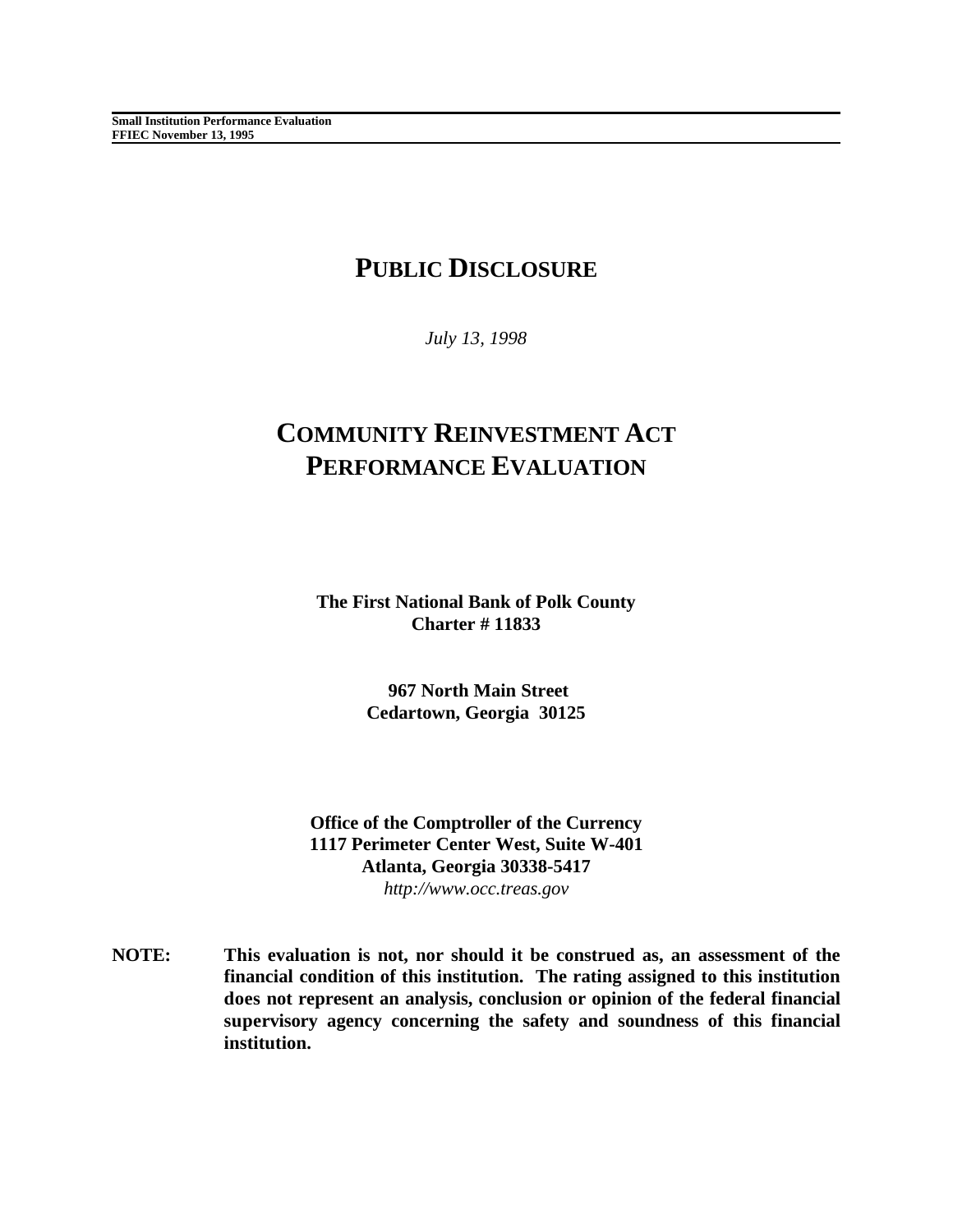## TABLE OF CONTENTS

| Lending to Borrowers of Different Incomes and to Businesses of Different Sizes  7 |  |
|-----------------------------------------------------------------------------------|--|
|                                                                                   |  |
|                                                                                   |  |
|                                                                                   |  |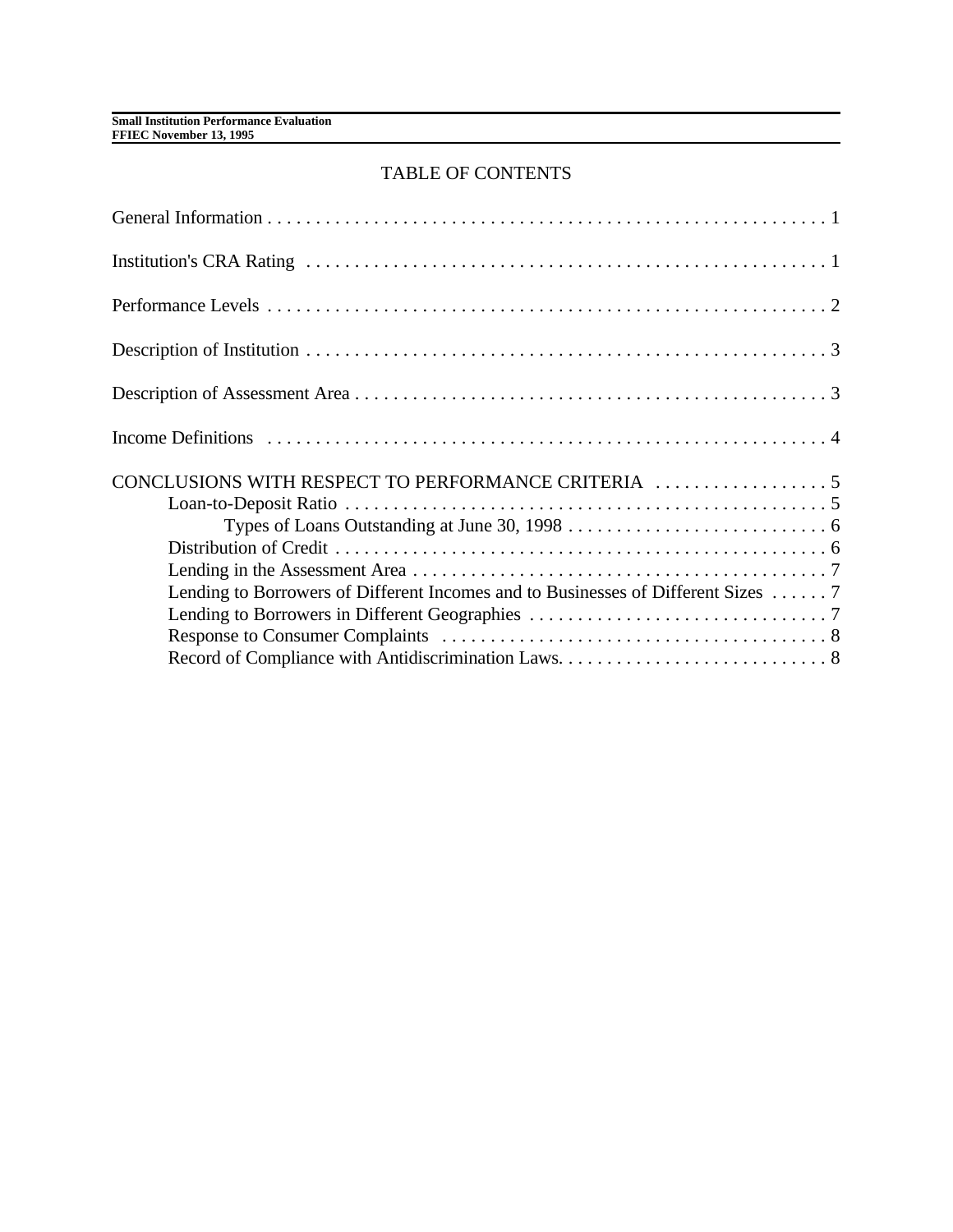#### **GENERAL INFORMATION**

*The Community Reinvestment Act (CRA) requires each federal financial supervisory agency to use its authority when examining financial institutions subject to its supervision, to assess the institution's record of meeting the credit needs of its entire community, including low- and moderateincome neighborhoods, consistent with safe and sound operation of the institution. Upon conclusion of such examination, the agency must prepare a written evaluation of the institution's record of meeting the credit needs of its community.* 

*This document is an evaluation of the Community Reinvestment Act performance of The First National Bank of Polk County, prepared by the Office of the Comptroller of the Currency, the institution's supervisory agency, as of July 13, 1998. The agency rates the CRA performance of an institution consistent with the provisions set forth in Appendix A to 12 CFR Part 25.* 

## **INSTITUTION'S CRA RATING:** This institution is rated **SATISFACTORY**.

The CRA rating for The First National Bank of Polk County (the *"bank"* or *"FNB"*) is based on the institution's reasonable loan-to-deposit ratio, substantial majority of lending within its assessment area, good loan distribution to borrowers of different income levels and different size businesses, and a balanced distribution of loans to borrowers in different geographies.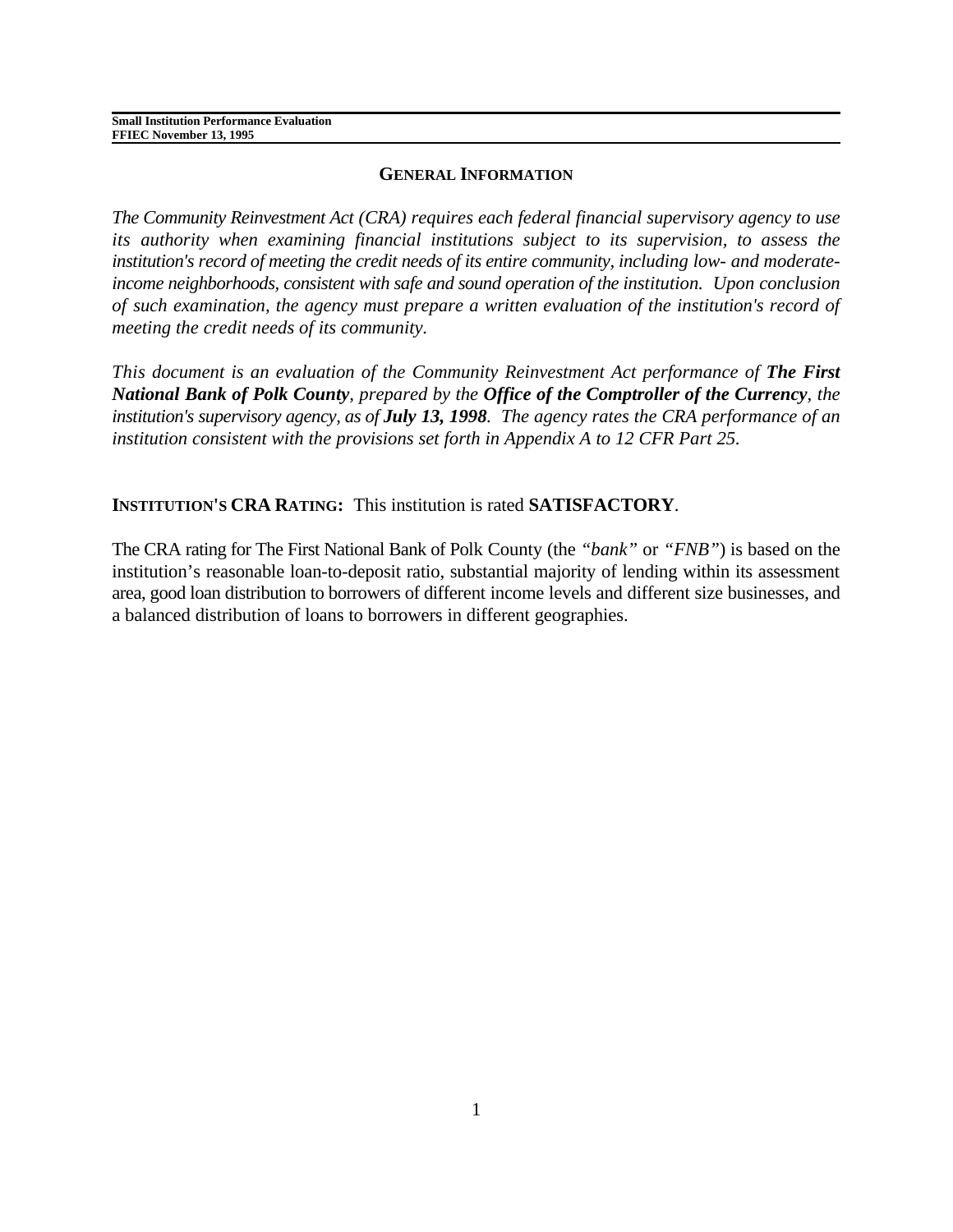*The following table shows FNB's performance level with respect to each of the five performance criteria.*

| <b>SMALL</b><br><b>INSTITUTION</b><br><b>ASSESSMENT</b><br><b>CRITERIA</b>                                         | The First National Bank of Polk County<br><b>PERFORMANCE LEVELS</b>               |                                                                                      |                                                                                          |  |  |  |  |
|--------------------------------------------------------------------------------------------------------------------|-----------------------------------------------------------------------------------|--------------------------------------------------------------------------------------|------------------------------------------------------------------------------------------|--|--|--|--|
|                                                                                                                    | <b>Exceeds</b><br><b>Standards</b><br>for<br>Satisfactory<br><b>Performance</b>   | <b>Meets</b><br><b>Standards</b><br>for<br><b>Satisfactory</b><br><b>Performance</b> | Does not<br>meet<br><b>Standards</b><br>for<br><b>Satisfactory</b><br><b>Performance</b> |  |  |  |  |
| Loan to Deposit<br>Ratio                                                                                           |                                                                                   | х                                                                                    |                                                                                          |  |  |  |  |
| Lending in<br><b>Assessment Area</b>                                                                               | X                                                                                 |                                                                                      |                                                                                          |  |  |  |  |
| Lending to<br>Borrowers of<br><b>Different</b><br>Incomes and to<br><b>Businesses</b> of<br><b>Different Sizes</b> | Х                                                                                 |                                                                                      |                                                                                          |  |  |  |  |
| Geographic<br>Distribution of<br>Loans                                                                             |                                                                                   | х                                                                                    |                                                                                          |  |  |  |  |
| Response to<br>Complaints                                                                                          | FNB has not received any CRA-related complaints since<br>the previous evaluation. |                                                                                      |                                                                                          |  |  |  |  |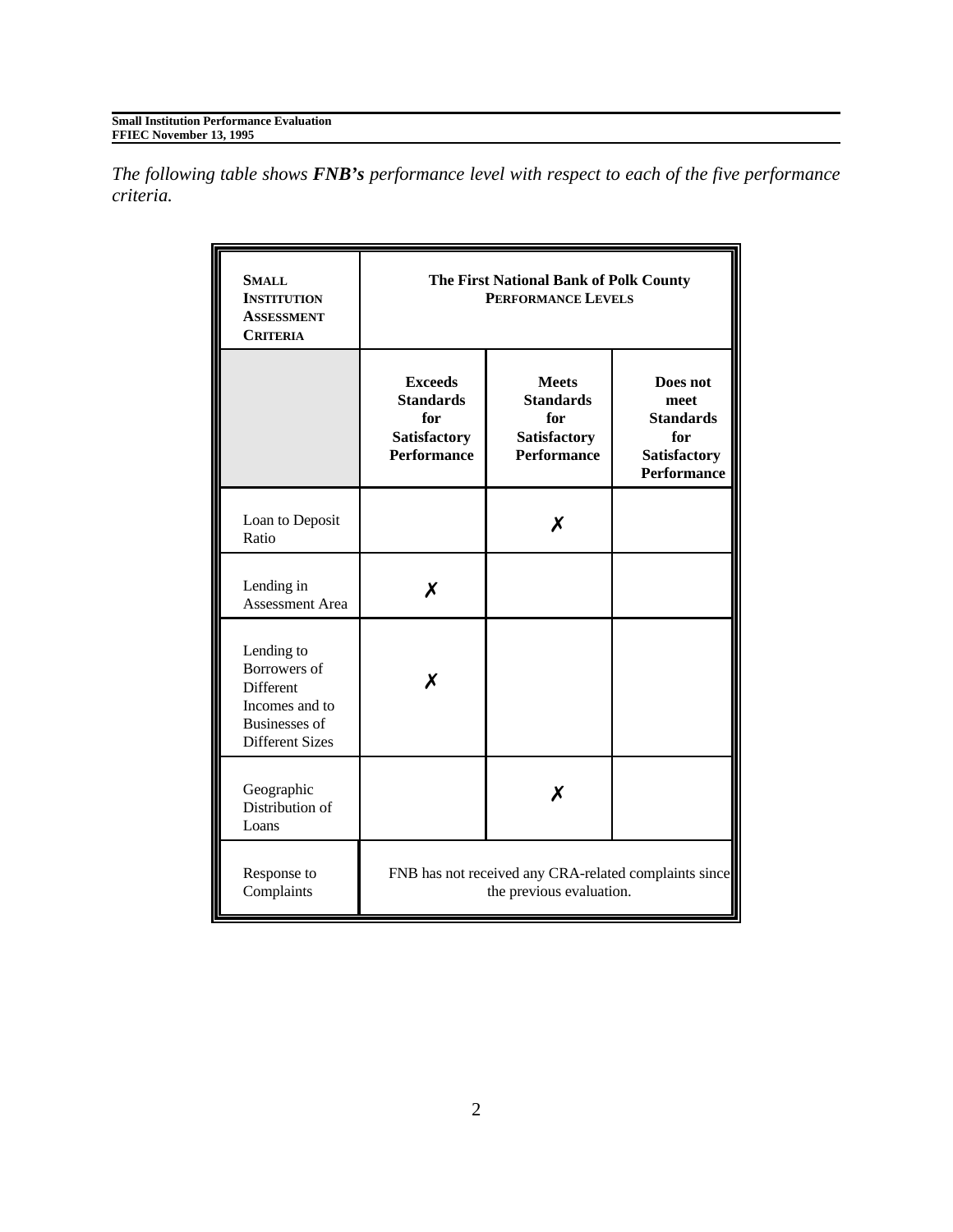### **DESCRIPTION OF INSTITUTION**

The First National Bank of Polk County (FNB) is a \$129 million retail banking institution that is wholly owned by First Polk Bankshares, Inc. The bank's financial condition, as of June 30, 1998, is characterized by total loans of \$62 million, total deposits of \$115 million, and net income of \$736 thousand, for the first six months of 1998. The main office is located at 967 North Main Street, Cedartown, Georgia. The bank has one other full service branch in Cedartown and a full service branch in nearby Rockmart. The bank also has an additional drive-in facility in downtown Cedartown and three automated teller machines (ATMs). No legal impediments exist that should hinder the bank from meeting the credit needs of its assessment area.

FNB offers traditional financial services including commercial loans, residential mortgage loans, home improvement loans, consumer loans, and deposit accounts and services. The bank's gross loan portfolio, as of June 30, 1998, consisted of 70 percent real estate loans, with one-to-four family residential real estate loans making up 59 percent of gross loans and 18 percent in other consumer loans. One community bank and two regional bank branches are located in the assessment area.

The bank is a member of Cirrus, MasterCard, and Intercept ATM networks, which offers the convenience of 24-hour nationwide banking through two ATM locations in Cedartown and one in Rockmart. FNB also offers First Connection, a 24-hour voice response system for inquiries and transfers for deposits and loans.

#### **DESCRIPTION OF ASSESSMENT AREA**

The bank's assessment area includes all of Polk County, Georgia. This area contains seven block numbering areas (BNAs). The BNAs consist of six middle-income BNAs and one upper-income BNA as designated by the U.S. Census Bureau. Polk County does not include any low- or moderateincome BNAs. The assessment area is not part of any Metropolitan Statistical Area (MSA).

The population of the assessment area is  $33,815<sup>1</sup>$ , which is further broken down to 7,978 people residing in Cedartown, 3,356 people residing in Rockmart, and the remaining 22,481 people dispersed throughout the unincorporated areas of Polk County and the small community of Aragon. The unemployment rate is 5.3 percent compared to the state average of 3.8 percent, as of May 1998. Manufacturing is the dominate industry representing 28 percent of all jobs in Polk County. However, manufacturing jobs continue to decline as other industries move into the area. Other major industries include Retail, Services, and Government, which combined represent about 53 percent of all jobs.

 $1$  U.S. Census Bureau, 1990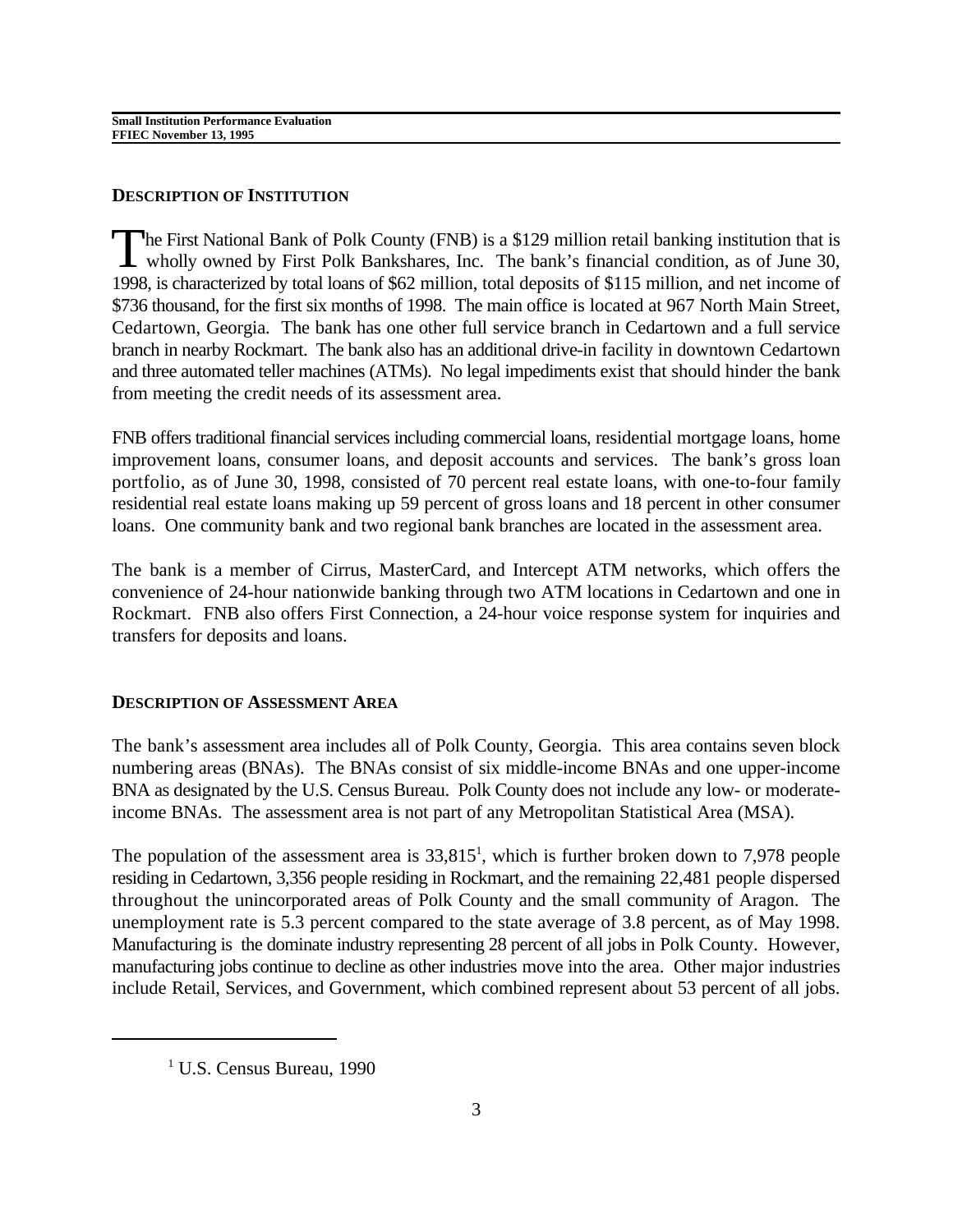| <b>Small Institution Performance Evaluation</b> |  |
|-------------------------------------------------|--|
| FFIEC November 13, 1995                         |  |

Agriculture is a diminishing industry that only represents about 4 percent of all jobs. Major manufacturing employers in Polk County include The HON Co., Engineered Fabrics Corp., Tip Top Poultry, Inc., and Zartic, Inc. Also, Southern Bell recently located a large facility in Polk County. The area continues to draw new and varied industries due to the county's proximity to Atlanta, Birmingham, and Chattanooga and reasonable land and utilities prices. The emerging mix of industries requires a higher level of skilled labor force and has led to a high unemployment rate in the county. The table on the following page shows additional demographic information for the assessment area (*Table 1*).

| <b>Income</b><br><b>Designation</b> | <b>Number of BNAs in</b><br><b>Assessment Area</b> | <b>Population of Families</b><br>in Assessment Area | <b>Percent of Families</b><br>in Assessment Area |  |
|-------------------------------------|----------------------------------------------------|-----------------------------------------------------|--------------------------------------------------|--|
| Low                                 |                                                    | 1,801                                               | 19.04%                                           |  |
| <b>Moderate</b>                     |                                                    | 1,625                                               | 17.18%                                           |  |
| Middle                              | b                                                  | 2,233                                               | 23.60%                                           |  |
| High                                |                                                    | 3,800                                               | 40.16%                                           |  |
| <b>Total</b>                        |                                                    | 9,461                                               | 100.00%                                          |  |

 **Table 1**

Polk County's depressed economic condition is not an environment conducive to vigorous lending activity. About one third of the households receive social security benefits and 19 percent of households have incomes below the poverty level. These factors contribute to FNB's low loan-todeposit ratio during the evaluation period.

We reviewed previously conducted Community Contacts with Cedartown Main Street and the Farm Bureau of Polk County. We determined that the types of credit needed include residential real estate loans and small business loans. These types of loans are available through financial institutions in Polk County.

#### **Income Definitions**

The Georgia statewide nonmetropolitan median family income is used as the area median income for non-MSA communities. The 1990 U.S. Census non-MSA median family income was \$26,691 for Georgia. The 1998 updated median family income is \$34,600.

*Low-income* - an individual income, or median family income for geographies, that is less than 50 percent of the area median income.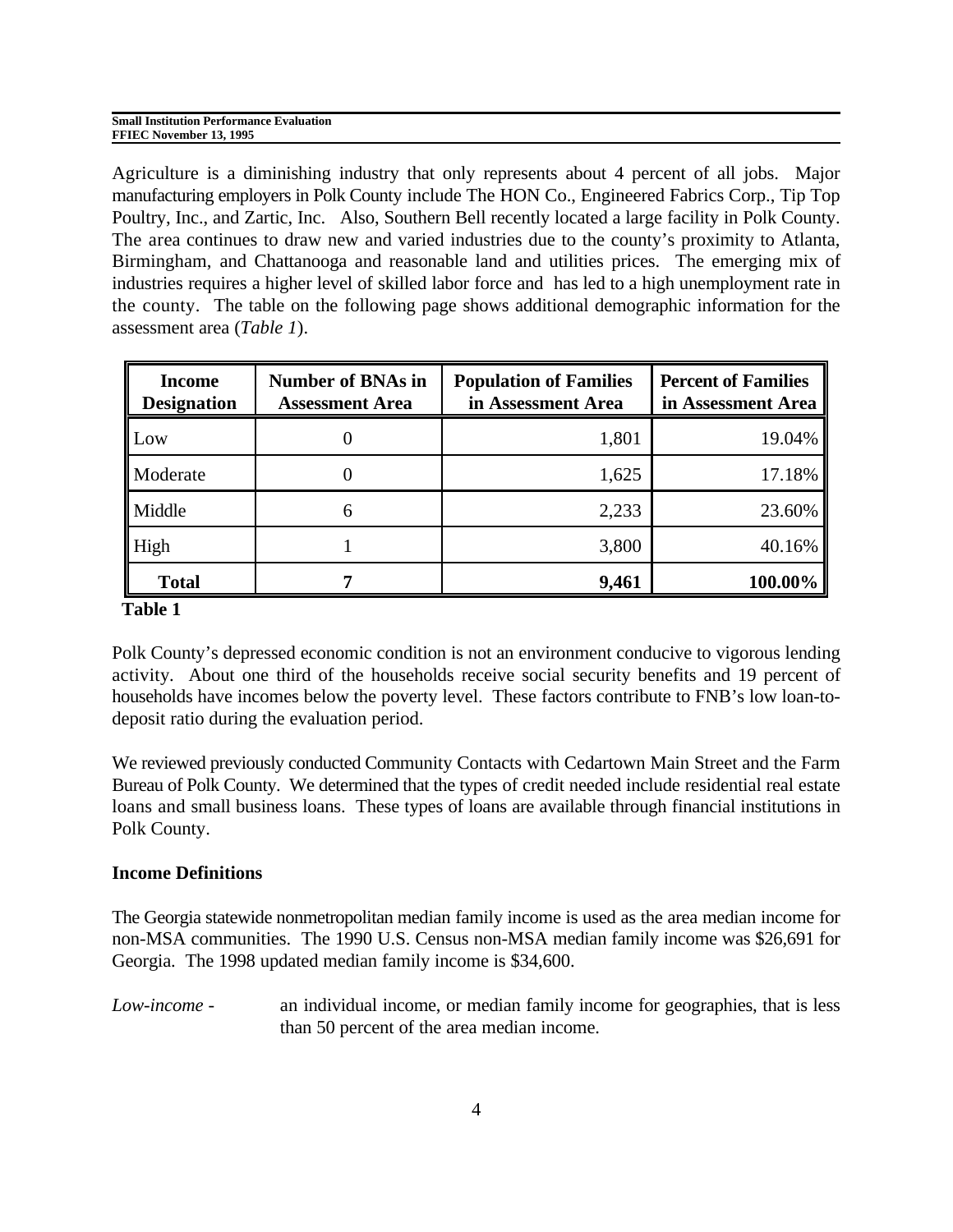| Moderate-Income - | an individual income, or median family income for geographies, that is at least<br>50 percent and less than 80 percent of the area median income.  |
|-------------------|----------------------------------------------------------------------------------------------------------------------------------------------------|
| Middle-Income -   | an individual income, or median family income for geographies, that is at least<br>80 percent and less than 120 percent of the area median income. |
| Upper-Income -    | an individual income, or median family income for geographies, that is 120<br>percent or more of the area median income.                           |

#### **CONCLUSIONS WITH RESPECT TO PERFORMANCE CRITERIA**:

#### **LOAN-TO-DEPOSIT RATIO**

Since the last CRA examination in April 1996, the bank's eight-quarter average loan-to-deposit ratio is 49.54 percent compared with the average loan-to-deposit ratio of 60.46 percent for the only other independent community bank in the assessment area. The following figure *(Figure 1)* illustrates how



**Figure 1**

the quarterly and average loan-to-deposit ratios compare during the evaluation period.

FNB's Loan to Deposit ratio is relatively low, but is considered reasonable given the demographics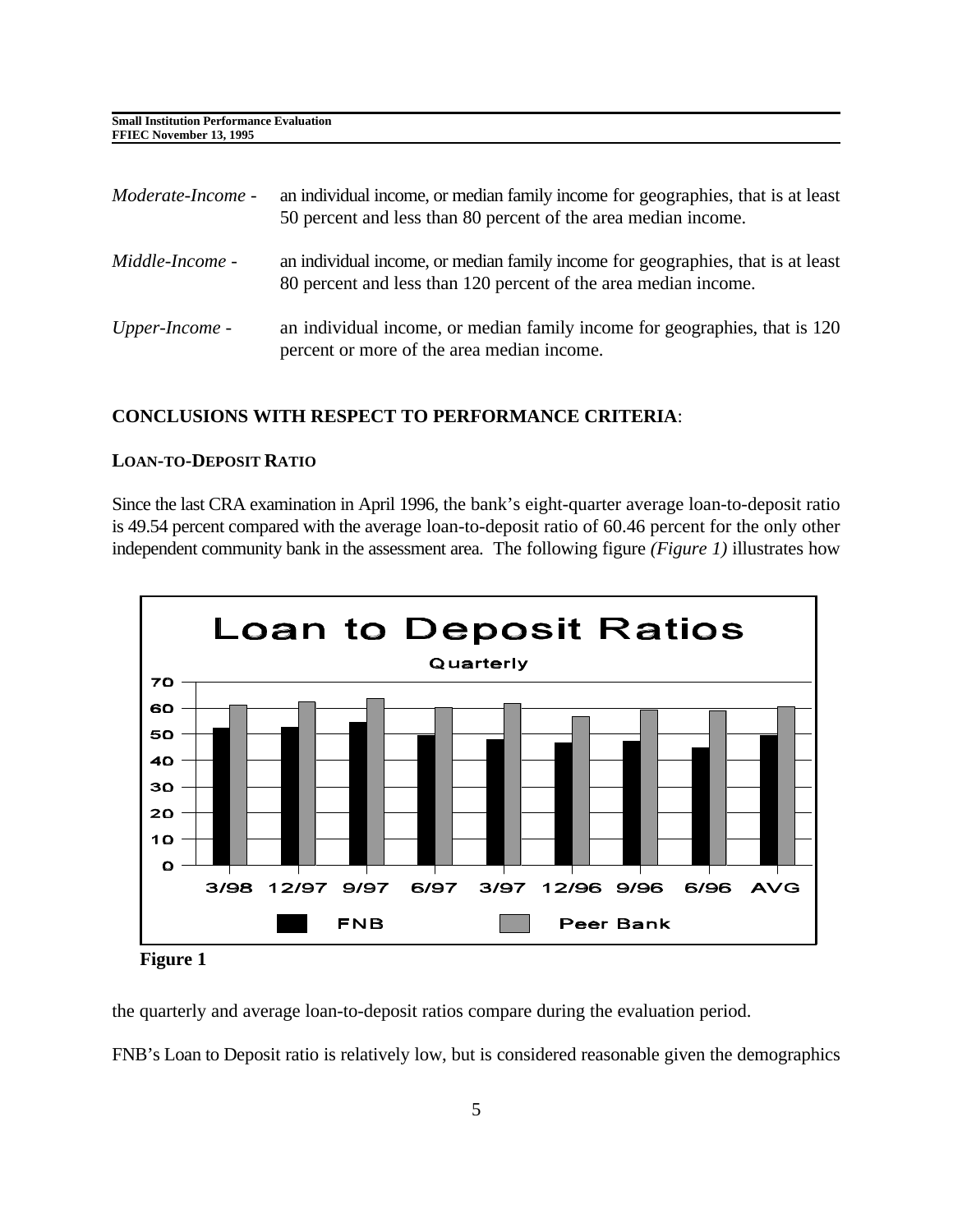of the assessment area.

#### **Types of Loans Outstanding at June 30, 1998**

The following table (*Table 2*) details the composition of the bank's loan portfolio as of June 30, 1998.

| <b>Loan Type</b>                     | <b>Dollar</b><br><b>Amount of</b><br><b>Loans OS</b> | <b>Percent of</b><br>Average<br>Loans |
|--------------------------------------|------------------------------------------------------|---------------------------------------|
| <b>Residential Mortgage</b>          | \$36,261                                             | 59%                                   |
| Consumer (automobile, miscellaneous) | 11,224                                               | 18%                                   |
| Commercial and Industrial            | 6,741                                                | 11%                                   |
| <b>Commercial Real Estate</b>        | 6,550                                                | 11%                                   |
| Agriculture                          | 582                                                  | 1%                                    |
| All Other                            | 490                                                  | $<$ 1%                                |
| <b>Total</b>                         | \$61,848                                             | 100.00%                               |

#### **Table 2**

The FNB is primarily a consumer and small business lender. As of June 30, 1998, approximately 77 percent of outstanding loans were for consumer purposes, including residential mortgage loans. Also, the majority of commercial loans are to small businesses.

#### **DISTRIBUTION OF CREDIT**

Lending levels reflect responsiveness to the credit needs of the community. We used internal bank documentation that shows all loans originated during 1997 and through June 1998 to determine lending inside and outside the bank's assessment area. We used bank documentation to determine if the bank is lending to borrowers of different income levels, including low- and moderate-income families. We also used bank documentation to determine whether the bank is lending to businesses of different sizes. Our conclusions are based on the above-mentioned reports.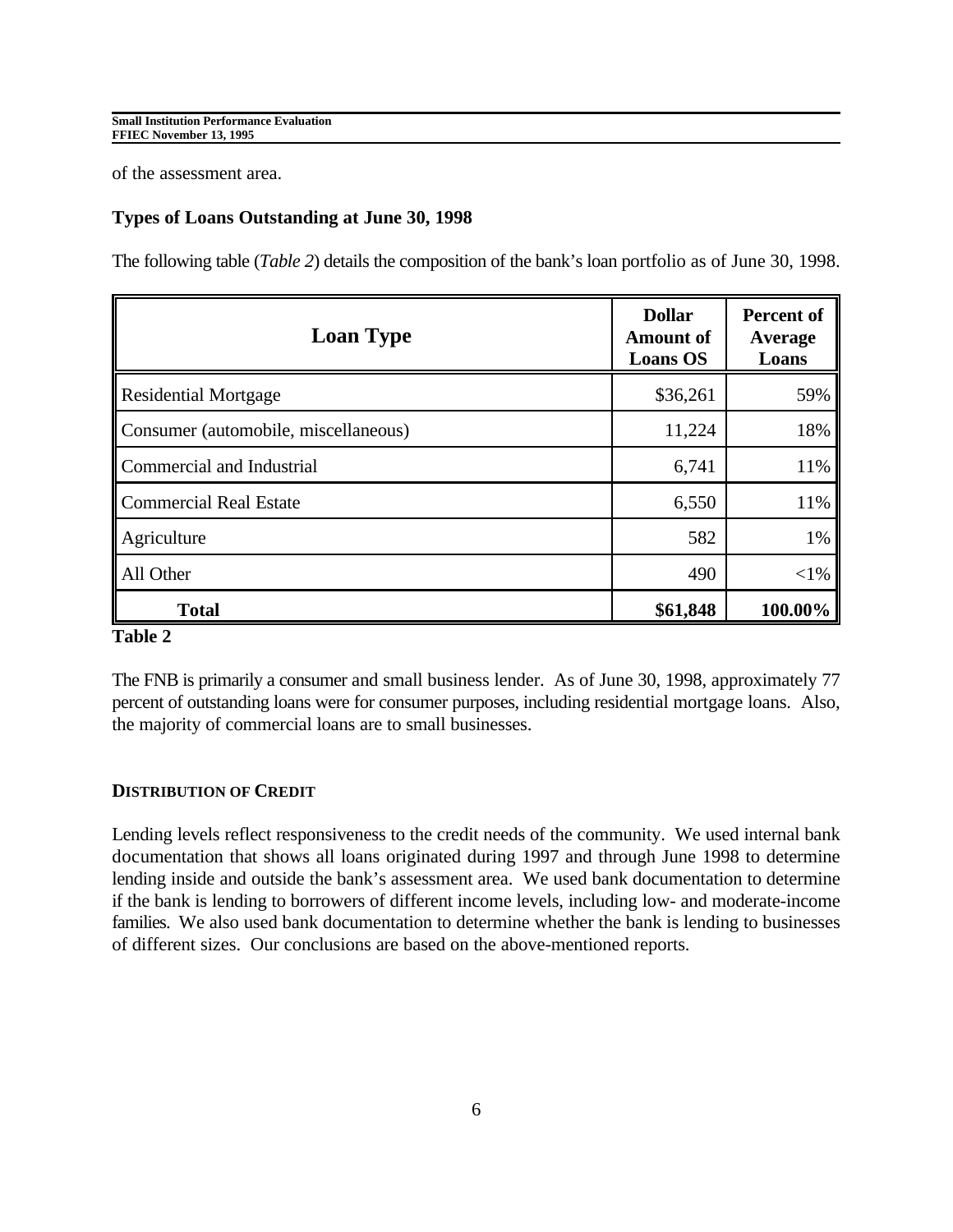#### **LENDING IN THE ASSESSMENT AREA**

The bank extended a substantial majority (90%) of all loans made in 1997 and through June 1998 to borrowers within the assessment area (*Figure 2*). The consumer loans were made for miscellaneous purposes and ranged from small loans to large residential purpose loans. The commercial loans were also made for a variety of purposes and amounts.





#### **LENDING TO BORROWERS OF DIFFERENT INCOMES AND TO BUSINESSES OF DIFFERENT SIZES**

The distribution of loans to borrowers with different incomes is very good compared with the demographics of the assessment area. About 19 percent of families in the assessment area are lowincome families and approximately 20 percent of the loans extended in 1997 and through June 1998 were made to low-income families. About 17 percent of families in the assessment area are moderateincome families and approximately 28 percent of the loans extended during the review period were to moderate-income families. Also, the average dollar amount for consumer loans extended in 1997 through June 1998 was only slightly more than 12 thousand dollars.

Lending to businesses of different sizes is also good. For purposes of the Community Reinvestment Act, small businesses are defined as those with gross annual revenues less than \$1 million. Bank documentation indicated that 91% of commercial loans extended during the review period were to small businesses. The average loan size of commercial loans extended in 1997 through June 1998 was less than 200 thousand dollars.

#### **LENDING TO BORROWERS IN DIFFERENT GEOGRAPHIES**

The bank has a satisfactory record of lending to all segments of its assessment area. We found that loans made in 1997 and through June 1998 in the assessment area were reasonably disbursed throughout the county. The following table (*Table 3*) details lending patterns within the County.